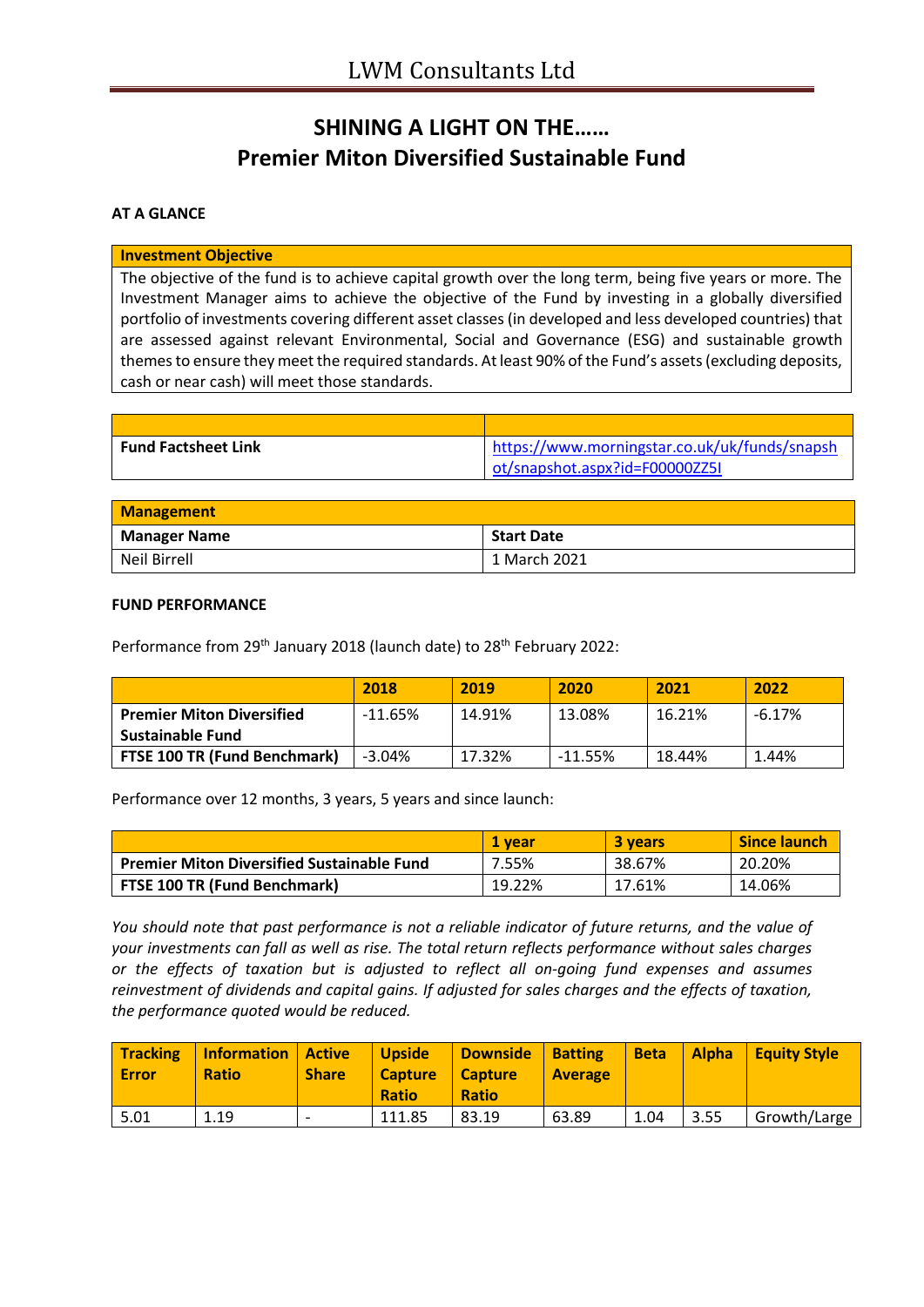# LWM Consultants Ltd

| <b>Volatility Measurements</b> |        |
|--------------------------------|--------|
| 3-Yr Std Dev (volatility)      | 11.57% |
| 3-Yr Mean Return (average)     | 11.51% |

| <b>Investment Style Details</b> |        |  |
|---------------------------------|--------|--|
| Giant                           | 17.94% |  |
| Large                           | 25.63% |  |
| Medium                          | 22.19% |  |
| Small                           | 8.43%  |  |
| Micro                           | 0.84%  |  |

| Top 5 Holdings - 78 Equity Holdings |                           |       |
|-------------------------------------|---------------------------|-------|
| <b>BH Macro GBP Ord</b>             |                           | 3.18% |
| <b>Stryker Corp</b>                 | Healthcare                | 2.44% |
| Darling Ingredients Inc             | <b>Consumer Defensive</b> | 2.39% |
| Deere & Co                          | Industrials               | 2.34% |
| Vestas Wind Systems A/S             | Industrials               | 2.21% |

| Top 5 Sectors             |        |
|---------------------------|--------|
| Industrials               | 20.14% |
| <b>Real Estate</b>        | 15.12% |
| Healthcare                | 14.23% |
| <b>Financial Services</b> | 12.45% |
| Technology                | 11.54% |

| <b>Top 5 Regions</b> |        |
|----------------------|--------|
| <b>United States</b> | 53.96% |
| United Kingdom       | 13.76% |
| Germany              | 5.01%  |
| Netherlands          | 3.83%  |
| Japan                | 3.69%  |

## **UPDATE….**

Premier Miton run a range of multi asset funds. This strategy was previously called the Balanced Multi Asset Fund. In 2021 Neil took over the strategy and repositioned to be a sustainable fund. The new look fund was launched on 1 March 2022. The fund had to be approved by the FCA and it took time to gain approval. It is worth reflecting that Premier are building their ESG / Sustainable offering and we should expect further options in the future.

In terms of looking at this, although we have a track record of performance this is under a different mandate and manager. So, this may be a strategy to watch to see how it progresses under the new team.

The aim is to deliver strong risk adjusted returns over a 3-to-5-year period. They want to capture as much on the way up as they can but at the same time protect on the downside. So effectively overtime investors should get equity type returns with lower volatility.